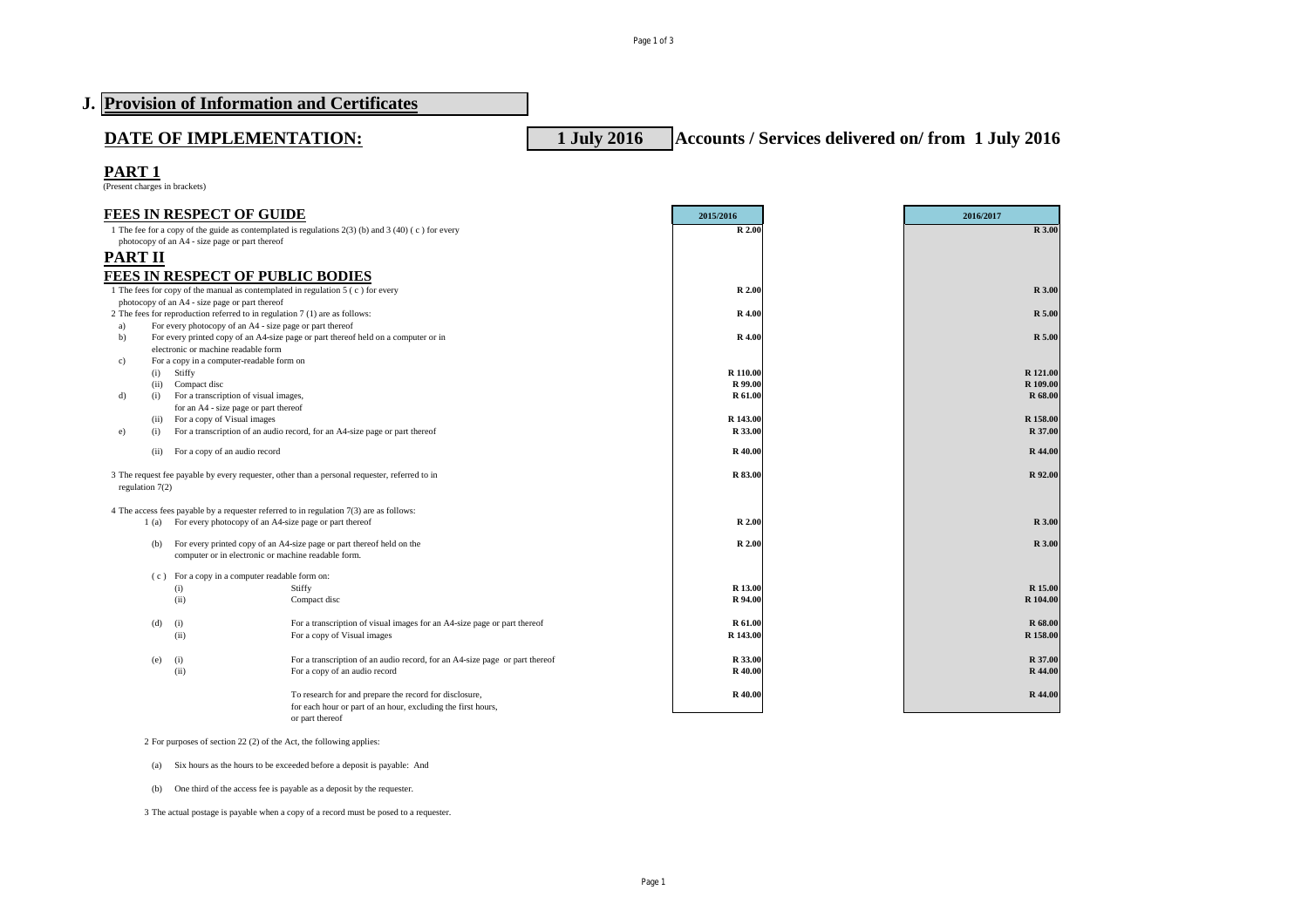## **PART III**

## **FEES IN RESPECT OF PRIVATE BODIES**

|                                                                                                                                                        |                                                                                                                                     | 2015/2016 | 2016/2017      |
|--------------------------------------------------------------------------------------------------------------------------------------------------------|-------------------------------------------------------------------------------------------------------------------------------------|-----------|----------------|
| 1 The fee for a copy of the manual as contemplated in regulation 9(2) (c) is for every photocopy of an<br>A4-size page or part thereof                 |                                                                                                                                     | R 5.00    | R 6.00         |
| 2 Fees for reproduction referred to in regulation 11 (1) are as follows:                                                                               |                                                                                                                                     |           |                |
| For every photocopy of an A4-size page or part thereof:<br>(a)                                                                                         |                                                                                                                                     |           | R 6.00         |
|                                                                                                                                                        |                                                                                                                                     | R 5.00    |                |
| (b)                                                                                                                                                    | For every printed copy of an A4-size page or part thereof held on the computer or in<br>electronic or machine readable form.        | R 5.00    | R 6.00         |
| (c)                                                                                                                                                    | For every colour printed copy of an A4-size page or part thereof held on the computer or in<br>electronic or machine readable form. | R 10.00   | <b>R</b> 10.00 |
| (d)                                                                                                                                                    | For a copy in a computer readable form on-                                                                                          |           |                |
|                                                                                                                                                        | Stiffy<br>(i)                                                                                                                       | R 22.00   | R 24.20        |
|                                                                                                                                                        | (ii)<br>Compact disc                                                                                                                | R 198.00  | R 217.80       |
|                                                                                                                                                        |                                                                                                                                     |           |                |
| (e)                                                                                                                                                    | For a transcription of visual images for an A4-size page or part thereof<br>(i)                                                     | R 99.00   | R 108.90       |
|                                                                                                                                                        | For a copy of Visual images<br>(ii)                                                                                                 | R 143.00  | R 157.30       |
|                                                                                                                                                        |                                                                                                                                     |           |                |
| (f)                                                                                                                                                    | For a transcription of an audio record, for an A4-size page or part thereof<br>(i)                                                  | R 55.00   | R 60.50        |
|                                                                                                                                                        | (ii)<br>For a copy of an audio record                                                                                               | R 77.00   | R 84.70        |
| 3 The request fee payable by a requester, other than a personal requester, referred to in regulation<br>$11(2)$ is                                     |                                                                                                                                     | R 116.00  | R 128.00       |
|                                                                                                                                                        |                                                                                                                                     | R 4.00    | R 5.00         |
| 4 The access payable by a requester referred to in regulation 11(3) are as follows:<br>For every photocopy of an A4-size page or part thereof<br>1) a) |                                                                                                                                     |           |                |
|                                                                                                                                                        |                                                                                                                                     |           |                |
| b)                                                                                                                                                     | For every printed copy of an A4-size page or part thereof held on the computer or in electronic or meachine readable form           | R 5.00    | R 6.00         |
|                                                                                                                                                        |                                                                                                                                     |           |                |
| c)                                                                                                                                                     | For a copy in a computer readable form on-<br>Stiffy                                                                                | R 28.00   | R 31.00        |
|                                                                                                                                                        | (i)                                                                                                                                 | R 198.00  | R 217.80       |
|                                                                                                                                                        | (ii)<br>Compact disc                                                                                                                |           |                |
| d)                                                                                                                                                     | For a transcription of visual images, for an A4-size page or part thereof<br>(i)                                                    | R 99.00   | R 108.90       |
|                                                                                                                                                        |                                                                                                                                     |           |                |
|                                                                                                                                                        | For a copy of Visual images<br>(ii)                                                                                                 | R 143.00  | R 157.30       |
|                                                                                                                                                        |                                                                                                                                     |           |                |
| e)                                                                                                                                                     | For a transcription of an audio record, for an A4-size page or part thereof<br>(i)                                                  | R 55.00   | R 60.50        |
|                                                                                                                                                        |                                                                                                                                     |           |                |
|                                                                                                                                                        | For a copy of an audio record<br>(ii)                                                                                               | R 72.00   | <b>R</b> 80.00 |
|                                                                                                                                                        |                                                                                                                                     |           |                |
| f)                                                                                                                                                     | To research for and prepare the record for disclosure, for each hour or part of an hour,                                            | R 83.00   | R 92.00        |
|                                                                                                                                                        | excluding the first hours, reasonably required for such search and preparation.(Payment code: "900228")                             |           |                |

## 2) For purpose of section 52(2) of the Act, the following applies:

b) Six hours as the hours to be exceeded before a deposit is payable and;

b) One third of the access fee is payable as a deposit by the requester.

3) The actual postage is payable when a copy of a record must be posted to a requester